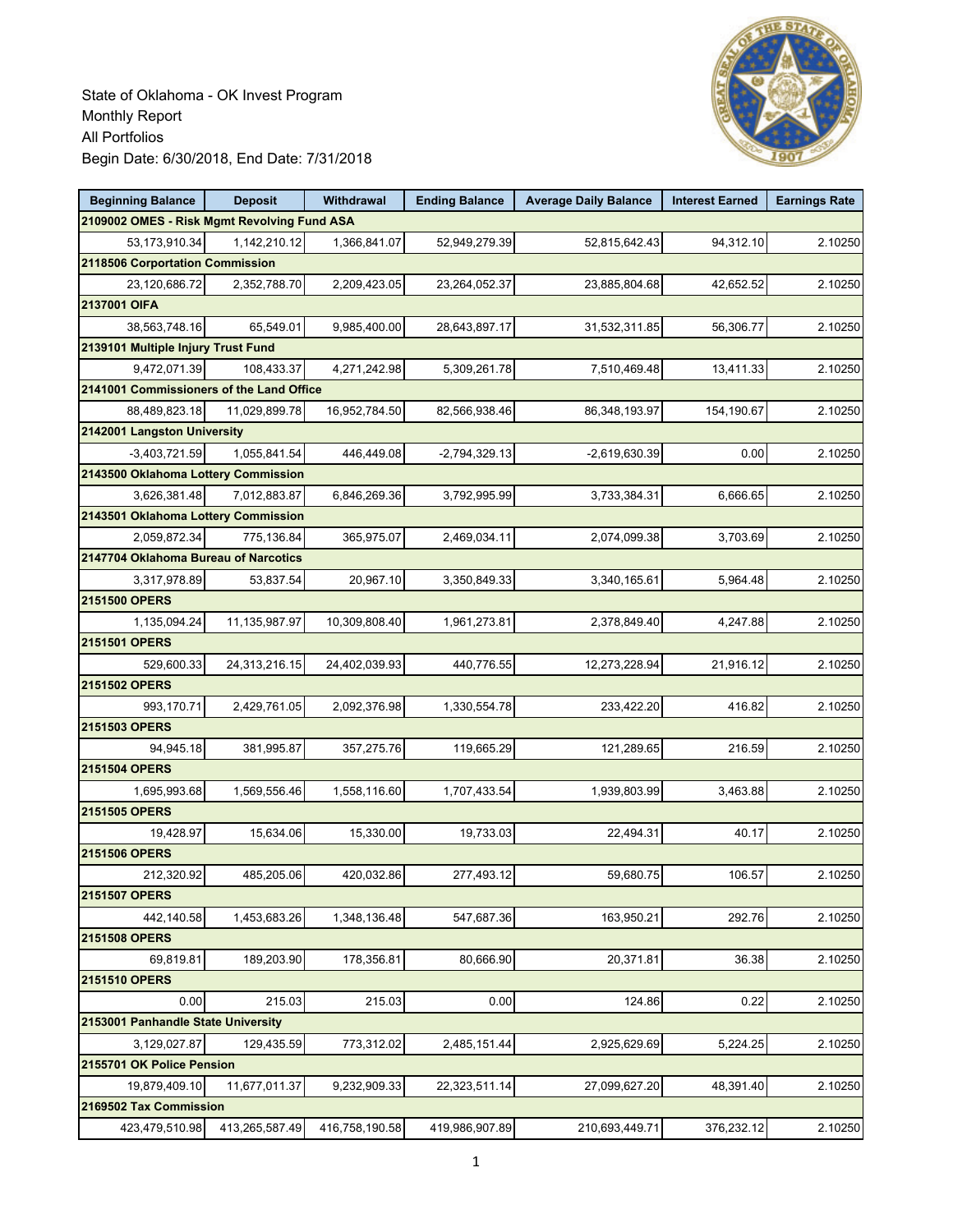| <b>Beginning Balance</b>                  | <b>Deposit</b> | Withdrawal    | <b>Ending Balance</b> | <b>Average Daily Balance</b> | <b>Interest Earned</b> | <b>Earnings Rate</b> |
|-------------------------------------------|----------------|---------------|-----------------------|------------------------------|------------------------|----------------------|
| 2169520 Tax Commission                    |                |               |                       |                              |                        |                      |
| 3,111,208.28                              | 1,721,539.81   | 3,749,947.90  | 1,082,800.19          | 4,313,148.26                 | 7,701.92               | 2.10250              |
| 2169521 Tax Commission                    |                |               |                       |                              |                        |                      |
| 42,941,611.47                             | 42,458,178.29  | 43,328,795.42 | 42,070,994.34         | 22,229,216.69                | 39,694.38              | 2.10250              |
| 2174007 State Treasurer                   |                |               |                       |                              |                        |                      |
| 1,272,494.50                              | 124,236.11     | 1,272,494.50  | 124,236.11            | 514,680.12                   | 919.06                 | 2.10250              |
| 2183006 DHS - CSED                        |                |               |                       |                              |                        |                      |
| 16,595,208.07                             | 8,217,534.41   | 9,578,277.12  | 15,234,465.36         | 15,530,470.30                | 27,732.53              | 2.10250              |
| 7200039 Oklahoma Boll Weevil Eradication  |                |               |                       |                              |                        |                      |
| 1,992,895.60                              | 302,060.89     | 63,768.17     | 2,231,188.32          | 2,163,425.46                 | 3,863.20               | 2.10250              |
| 7200320 Department of Wildlife            |                |               |                       |                              |                        |                      |
| 2,155,660.53                              | 3,403,467.04   | 3,994,715.83  | 1,564,411.74          | 2,419,562.07                 | 4,320.58               | 2.10250              |
| 7200359 OERB                              |                |               |                       |                              |                        |                      |
| 10,989,859.31                             | 1,642,506.88   | 1,926,735.23  | 10,705,630.96         | 11,815,112.67                | 21,098.07              | 2.10250              |
| 7200370 OIFA                              |                |               |                       |                              |                        |                      |
| 462,356.82                                | 10,200,719.36  | 59,017.19     | 10,604,058.99         | 7,638,596.84                 | 13,640.13              | 2.10250              |
| 7200391 Multiple Injury Trust Fund        |                |               |                       |                              |                        |                      |
| 84,547.88                                 | 116,179.05     | 107,846.71    | 92,880.22             | 122,907.73                   | 219.47                 | 2.10250              |
| 7200410 Commissioners of the Land Office  |                |               |                       |                              |                        |                      |
| 1,926,647.54                              | 3,325.27       | 50,390.00     | 1,879,582.81          | 1,918,908.87                 | 3,426.57               | 2.10250              |
| 7200435 Oklahoma Lottery Commission       |                |               |                       |                              |                        |                      |
| 25,589,253.37                             | 6,797,972.90   | 24,948,056.54 | 7,439,169.73          | 14,931,777.93                | 26,663.45              | 2.10250              |
| 7200515 OPERS                             |                |               |                       |                              |                        |                      |
| 373,723.01                                | 549,049.78     | 567,634.90    | 355,137.89            | 653,030.82                   | 1,166.11               | 2.10250              |
| 7200557 Oklahoma Police Pension           |                |               |                       |                              |                        |                      |
| 0.00                                      | 213,420.08     | 213,351.46    | 68.62                 | 1,064.35                     | 1.90                   | 2.10250              |
| 7200588 Real Estate Commission            |                |               |                       |                              |                        |                      |
| 550,140.47                                | 125,613.03     | 178,211.69    | 497,541.81            | 544,320.35                   | 971.98                 | 2.10250              |
| 7200830 Department of Human Services      |                |               |                       |                              |                        |                      |
| 50,413.84                                 | 85.69          | 0.00          | 50,499.53             | 50,477.42                    | 90.14                  | 2.10250              |
| 7201825 University Hospitals Authority    |                |               |                       |                              |                        |                      |
| 6,891,207.28                              | 11,821.17      | 3,755,213.96  | 3,147,814.49          | 6,294,088.75                 | 11,239.26              | 2.10250              |
| 7205090 OMES Risk Management Division/DSC |                |               |                       |                              |                        |                      |
| 55.760.409.79                             | 113,745.40     | 2,340,776.10  | 53,533,379.09         | 55,317,638.94                | 98,779.87              | 2.10250              |
| 7205204 JM Davis Arms & Historical Museum |                |               |                       |                              |                        |                      |
| 3,282.44                                  | 5.58           | 0.00          | 3,288.02              | 3,286.58                     | 5.87                   | 2.10250              |
| 7205320 Department of Wildlife            |                |               |                       |                              |                        |                      |
| 642,093.51                                | 33,771.12      | 60,159.23     | 615,705.40            | 644,117.77                   | 1,150.19               | 2.10250              |
| 7205359 Sustaining OK Energy Resources    |                |               |                       |                              |                        |                      |
| 3,979,625.49                              | 110,448.34     | 7,343.36      | 4,082,730.47          | 4,059,601.97                 | 7,249.17               | 2.10250              |
| 7205435 Oklahoma Lottery Commission       |                |               |                       |                              |                        |                      |
| 233,734.16                                | 7,135.54       | 72,172.00     | 168,697.70            | 218,727.37                   | 390.58                 | 2.10250              |
| 7205515 OPERS                             |                |               |                       |                              |                        |                      |
| 214,385.00                                | 27,520.55      | 165,689.96    | 76,215.59             | 195,622.96                   | 349.32                 | 2.10250              |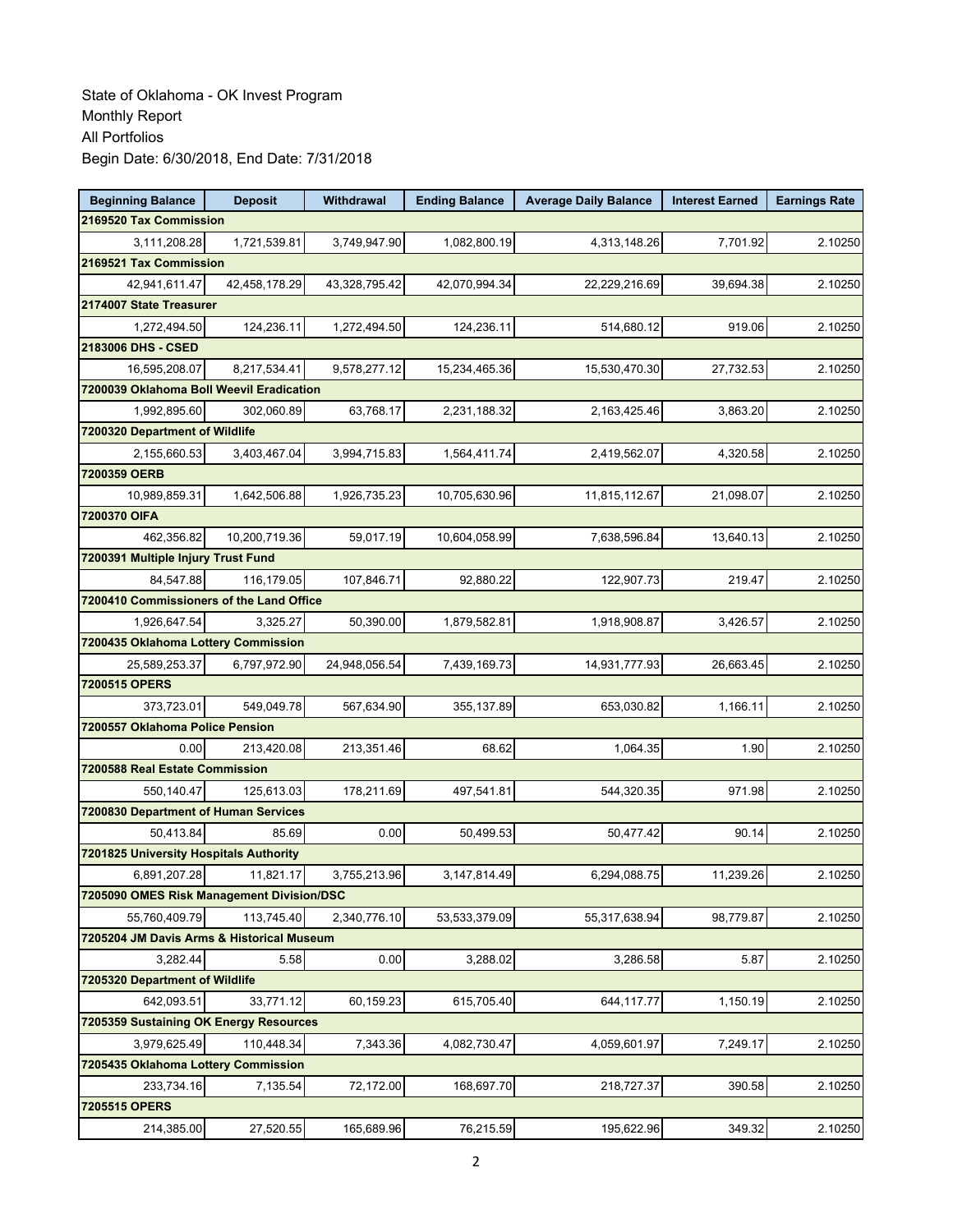| <b>Beginning Balance</b>                          | <b>Deposit</b>                         | Withdrawal     | <b>Ending Balance</b> | <b>Average Daily Balance</b> | <b>Interest Earned</b> | <b>Earnings Rate</b> |  |  |  |
|---------------------------------------------------|----------------------------------------|----------------|-----------------------|------------------------------|------------------------|----------------------|--|--|--|
| 7205563 OK Bd for Private Vocational Schools      |                                        |                |                       |                              |                        |                      |  |  |  |
| 231,530.29                                        | 51.707.76                              | 1,468.42       | 281,769.63            | 251,008.39                   | 448.22                 | 2.10250              |  |  |  |
| 7205630 Oklahoma Department of Securities         |                                        |                |                       |                              |                        |                      |  |  |  |
| 390,330.55                                        | 10,667.07                              | 0.00           | 400,997.62            | 397,599.67                   | 709.99                 | 2.10250              |  |  |  |
|                                                   | 7205807 Oklahoma Health Care Authority |                |                       |                              |                        |                      |  |  |  |
| 1,233,157.39                                      | 108,532,993.31                         | 108,301,726.33 | 1,464,424.37          | 20,708,511.82                | 36,978.88              | 2.10250              |  |  |  |
| 7210270 State Election Board                      |                                        |                |                       |                              |                        |                      |  |  |  |
| 5,084,086.52                                      | 8,746.07                               | 92,058.75      | 5,000,773.84          | 5,017,998.52                 | 8,960.56               | 2.10250              |  |  |  |
| 7210320 Department of Wildlife                    |                                        |                |                       |                              |                        |                      |  |  |  |
| 1,250,826.21                                      | 42,535.27                              | 144,966.43     | 1,148,395.05          | 1,209,027.10                 | 2,158.94               | 2.10250              |  |  |  |
| 7210350 Oklahoma Historical Society               |                                        |                |                       |                              |                        |                      |  |  |  |
| 27.43                                             | 0.05                                   | 0.00           | 27.48                 | 27.47                        | 0.05                   | 2.10250              |  |  |  |
| 7210400 Office of Juvenile Affairs                |                                        |                |                       |                              |                        |                      |  |  |  |
| 56,283.69                                         | 95.66                                  | 0.00           | 56,379.35             | 56,354.66                    | 100.63                 | 2.10250              |  |  |  |
| 7210410 Commissioners of the Land Office          |                                        |                |                       |                              |                        |                      |  |  |  |
| 13,008,358.82                                     | 30,624.08                              | 600.00         | 13,038,382.90         | 13,030,963.78                | 23,269.20              | 2.10250              |  |  |  |
| 7210515 OPERS                                     |                                        |                |                       |                              |                        |                      |  |  |  |
| 20,106.33                                         | 4,462.69                               | 0.00           | 24,569.02             | 23,238.81                    | 41.50                  | 2.10250              |  |  |  |
| 7210570 State Board of Licensure for Professional |                                        |                |                       |                              |                        |                      |  |  |  |
| 755.485.26                                        | 251,284.07                             | 0.00           | 1,006,769.33          | 772,566.99                   | 1,379.56               | 2.10250              |  |  |  |
| 7210588 Real Estate Commission                    |                                        |                |                       |                              |                        |                      |  |  |  |
| 361,286.40                                        | 9,345.54                               | 15,553.82      | 355,078.12            | 357,938.14                   | 639.16                 | 2.10250              |  |  |  |
| 7215270 State of Oklahoma Election Board          |                                        |                |                       |                              |                        |                      |  |  |  |
| 0.00                                              | 5,196,017.00                           | 0.00           | 5,196,017.00          | 167,613.45                   | 299.30                 | 2.10250              |  |  |  |
| 7215320 Department of Wildlife                    |                                        |                |                       |                              |                        |                      |  |  |  |
| 3,027,072.01                                      | 20,897.18                              | 0.00           | 3,047,969.19          | 3,044,610.34                 | 5,436.71               | 2.10250              |  |  |  |
| 7215566 Tourism & Recreation Department           |                                        |                |                       |                              |                        |                      |  |  |  |
| 7,004,764.58                                      | 3,144,362.69                           | 2,552,529.91   | 7,596,597.36          | 7,996,325.06                 | 14,278.92              | 2.10250              |  |  |  |
| 7215585 Department of Public Safety               |                                        |                |                       |                              |                        |                      |  |  |  |
| 1,088,924.99                                      | 10.684.10                              | 107,921.27     | 991,687.82            | 1,022,670.84                 | 1,826.17               | 2.10250              |  |  |  |
| 7215670 JD McCarty Center                         |                                        |                |                       |                              |                        |                      |  |  |  |
| 365,172.13                                        | 616.86                                 | 545.54         | 365,243.45            | 365,459.39                   | 652.60                 | 2.10250              |  |  |  |
| 7216805 Department of Rehabilitation Services     |                                        |                |                       |                              |                        |                      |  |  |  |
| 574,376.52                                        | 2,290.02                               | 4,519.43       | 572,147.11            | 572,117.15                   | 1,021.62               | 2.10250              |  |  |  |
| 7220090 OSF Building Project Fund                 |                                        |                |                       |                              |                        |                      |  |  |  |
| 0.42                                              | 0.00                                   | 0.00           | 0.42                  | 0.42                         | 0.00                   | 2.10250              |  |  |  |
| 7220320 Dept of Wildlife Conservation             |                                        |                |                       |                              |                        |                      |  |  |  |
| 4,130,417.65                                      | 293,955.18                             | 24,495.72      | 4,399,877.11          | 4,362,514.65                 | 7,790.08               | 2.10250              |  |  |  |
| 7220585 Department of Public Safety               |                                        |                |                       |                              |                        |                      |  |  |  |
| 3,683,072.05                                      | 81,240.89                              | 10,387.68      | 3,753,925.26          | 3,754,109.36                 | 6,703.66               | 2.10250              |  |  |  |
| 7220830 Department of Human Services              |                                        |                |                       |                              |                        |                      |  |  |  |
| 0.08                                              | 0.00                                   | 0.00           | 0.08                  | 0.08                         | 0.00                   | 2.10250              |  |  |  |
| 7225040 Department of Agriculture                 |                                        |                |                       |                              |                        |                      |  |  |  |
| 694,349.06                                        | 3,049.93                               | 38,099.01      | 659,299.98            | 665,498.33                   | 1,188.37               | 2.10250              |  |  |  |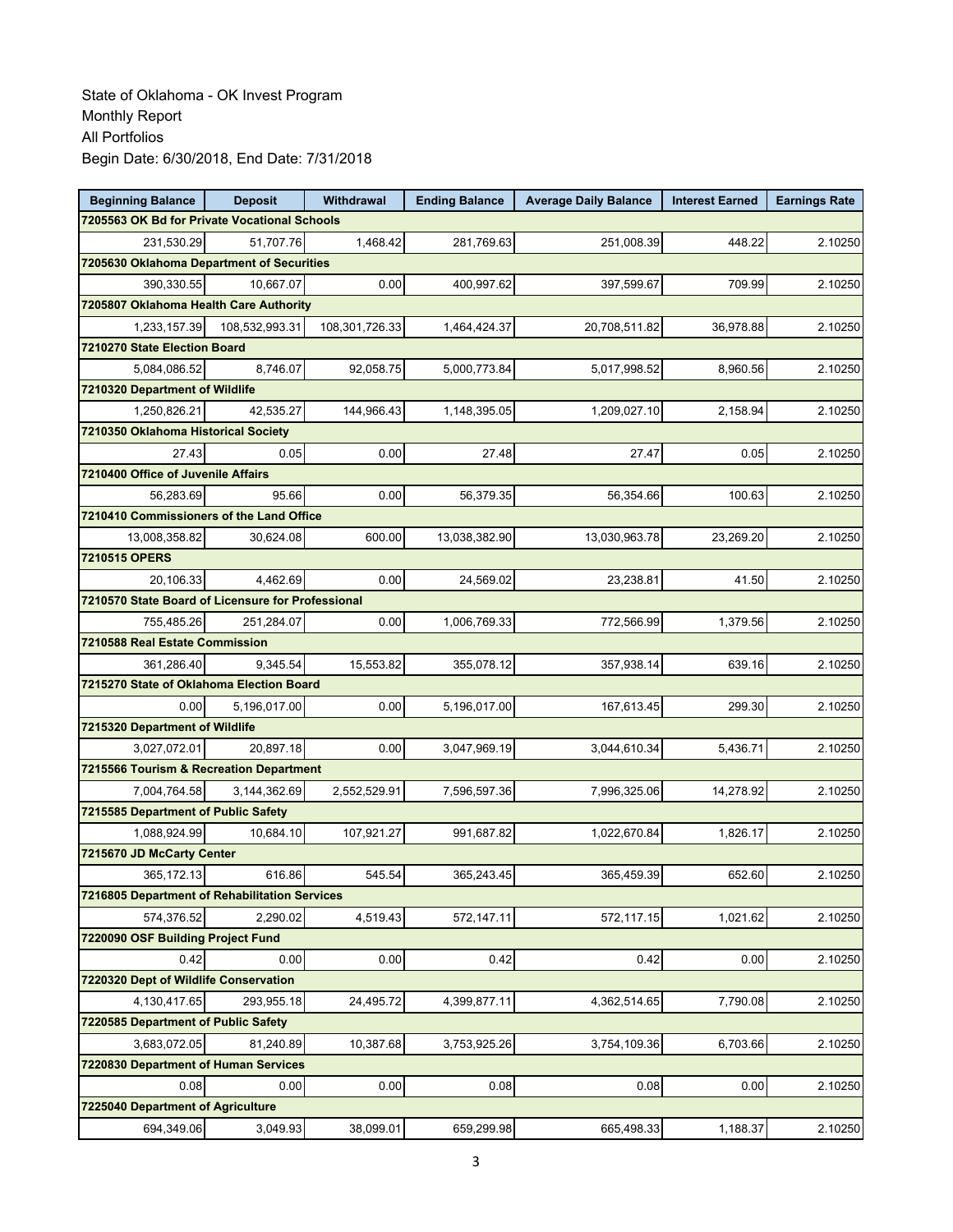| <b>Beginning Balance</b>                    | <b>Deposit</b> | Withdrawal   | <b>Ending Balance</b> | <b>Average Daily Balance</b> | <b>Interest Earned</b> | <b>Earnings Rate</b> |
|---------------------------------------------|----------------|--------------|-----------------------|------------------------------|------------------------|----------------------|
| 7225830 Department of Human Services        |                |              |                       |                              |                        |                      |
| 364,758.39                                  | 42,305.59      | 0.00         | 407,063.98            | 375,482.06                   | 670.49                 | 2.10250              |
| 7230220 Oklahoma Crime Victims Compensation |                |              |                       |                              |                        |                      |
| 1,764,270.41                                | 758,655.30     | 255,137.46   | 2,267,788.25          | 2,127,001.16                 | 3,798.15               | 2.10250              |
| 7230345 Department of Transportation        |                |              |                       |                              |                        |                      |
| 1,571,224.08                                | 477,720.78     | 0.00         | 2,048,944.86          | 1,740,456.25                 | 3,107.91               | 2.10250              |
| 7230566 Tourism & Recreation Department     |                |              |                       |                              |                        |                      |
| 3,450,687.30                                | 5,804.71       | 180,079.24   | 3,276,412.77          | 3,401,602.29                 | 6,074.19               | 2.10250              |
| 7230695 Tax Commission                      |                |              |                       |                              |                        |                      |
| 979,419.32                                  | 5,162.99       | 921,742.03   | 62,840.28             | 95,903.02                    | 171.25                 | 2.10250              |
| 7230807 Health Care Authority               |                |              |                       |                              |                        |                      |
| 79,773.15                                   | 6,499,099.26   | 6,454,923.42 | 123,948.99            | 1,875,989.19                 | 3,349.93               | 2.10250              |
| 7235605 Regents for Higher Education        |                |              |                       |                              |                        |                      |
| 4,651,447.07                                | 1,962,183.61   | 1,391.00     | 6,612,239.68          | 6,042,316.59                 | 10,789.67              | 2.10250              |
| 7240807 Health Care Authority               |                |              |                       |                              |                        |                      |
| 12,022,804.80                               | 10,749.26      | 0.00         | 12,033,554.06         | 12,030,780.06                | 21,483.18              | 2.10250              |
| 7244090 OMES Dept of Central Services       |                |              |                       |                              |                        |                      |
| 857,791.40                                  | 268,367.14     | 240,654.39   | 885,504.15            | 820,283.38                   | 1,464.77               | 2.10250              |
| 7245807 Health Care Authority               |                |              |                       |                              |                        |                      |
| 12,902,064.42                               | 7,088,674.88   | 8,597,810.26 | 11,392,929.04         | 13,390,740.42                | 23,911.64              | 2.10250              |
| 7255090 Department of Central Services      |                |              |                       |                              |                        |                      |
| 1,032,463.30                                | 2,752.09       | 0.00         | 1,035,215.39          | 1,034,283.79                 | 1,846.90               | 2.10250              |
| 7255585 Oklahoma Dept of Public Safety      |                |              |                       |                              |                        |                      |
| 12,382.00                                   | 42.35          | 1,746.11     | 10,678.24             | 12,067.83                    | 21.55                  | 2.10250              |
| 7260090 OMES Risk Management Division       |                |              |                       |                              |                        |                      |
| 5,008,120.24                                | 8,411.50       | 24,035.38    | 4,992,496.36          | 5,005,945.47                 | 8,939.04               | 2.10250              |
| 7265090 Risk Management Fund                |                |              |                       |                              |                        |                      |
| 129,773.90                                  | 724,392.02     | 293,830.71   | 560.335.21            | 248,005.17                   | 442.86                 | 2.10250              |
| 7275740 OST - SEED                          |                |              |                       |                              |                        |                      |
| 41,767.26                                   | 71.52          | 553.35       | 41,285.43             | 41,603.19                    | 74.29                  | 2.10250              |
| 7280090 OMES DCS Property Distribution      |                |              |                       |                              |                        |                      |
| 1,344,523.85                                | 13,179.78      | 49,543.64    | 1,308,159.99          | 1,332,044.34                 | 2,378.61               | 2.10250              |
| 7280345 Department of Transportation        |                |              |                       |                              |                        |                      |
| 653,147.48                                  | 673,594.45     | 0.00         | 1,326,741.93          | 1,128,212.54                 | 2,014.63               | 2.10250              |
| 7285345 Department of Transportation        |                |              |                       |                              |                        |                      |
| 118,635,003.68                              | 1,416,044.75   | 9,674,095.23 | 110,376,953.20        | 114,817,992.30               | 205,028.76             | 2.10250              |
| 7295090 Emergency & Transportation          |                |              |                       |                              |                        |                      |
| 2,134,331.77                                | 2,000,000.00   | 1,170,000.00 | 2,964,331.77          | 1,727,880.16                 | 3,085.45               | 2.10250              |
| 7296150 University of Science & Arts        |                |              |                       |                              |                        |                      |
| 38.96                                       | 0.07           | 0.00         | 39.03                 | 39.01                        | 0.07                   | 2.10250              |
| 7303000 Tobacco Litigation Escrow Fund      |                |              |                       |                              |                        |                      |
| 28,258.76                                   | 48.03          | 0.00         | 28,306.79             | 28,294.40                    | 50.52                  | 2.10250              |
| 7360566 Tourism & Recreation Department     |                |              |                       |                              |                        |                      |
| 5,923,229.65                                | 24,898.17      | 0.00         | 5,948,127.82          | 5,940,744.94                 | 10,608.30              | 2.10250              |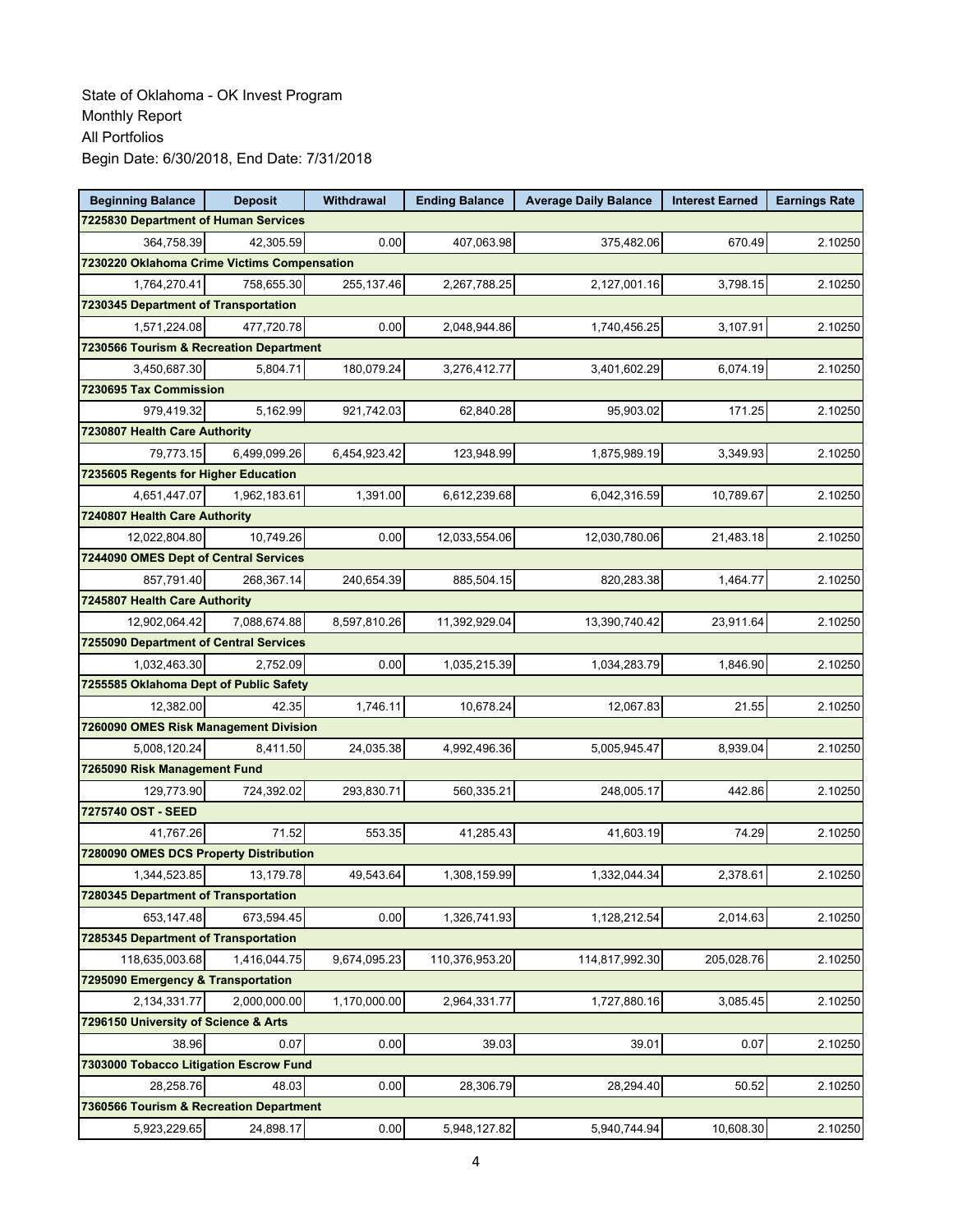| <b>Beginning Balance</b>                                     | <b>Deposit</b> | Withdrawal   | <b>Ending Balance</b> | <b>Average Daily Balance</b> | <b>Interest Earned</b> | <b>Earnings Rate</b> |
|--------------------------------------------------------------|----------------|--------------|-----------------------|------------------------------|------------------------|----------------------|
| 7405220 District Attorneys Council                           |                |              |                       |                              |                        |                      |
| 3,232,773.74                                                 | 27,909.77      | 195,745.84   | 3,064,937.67          | 3,164,576.33                 | 5,650.94               | 2.10250              |
| 7408105 OCIA                                                 |                |              |                       |                              |                        |                      |
| 0.00                                                         | 527,832.70     | 0.00         | 527,832.70            | 238,581.93                   | 426.03                 | 2.10250              |
| 7412105 OCIA                                                 |                |              |                       |                              |                        |                      |
| 0.00                                                         | 541.20         | 0.00         | 541.20                | 401.54                       | 0.72                   | 2.10250              |
| 7416000 OSF - Oil Overcharge                                 |                |              |                       |                              |                        |                      |
| 274,615.76                                                   | 466.75         | 0.00         | 275,082.51            | 274,962.06                   | 491.00                 | 2.10250              |
| 7416160 Department of Commerce                               |                |              |                       |                              |                        |                      |
| 2,705,413.37                                                 | 9,152.00       | 0.00         | 2,714,565.37          | 2,709,851.00                 | 4,838.94               | 2.10250              |
| 7419105 OCIA                                                 |                |              |                       |                              |                        |                      |
| 0.00                                                         | 813,741.33     | 0.00         | 813,741.33            | 370,481.43                   | 661.56                 | 2.10250              |
| 7426000 OSF - Oil Overcharge                                 |                |              |                       |                              |                        |                      |
| 2,294,554.90                                                 | 3,899.97       | 0.00         | 2,298,454.87          | 2,297,448.43                 | 4,102.52               | 2.10250              |
| 7426160 Department of Commerce                               |                |              |                       |                              |                        |                      |
| 11,373,721.79                                                | 241,526.55     | 0.00         | 11,615,248.34         | 11,440,358.33                | 20,428.88              | 2.10250              |
| 7428105 OCIA Endowed Chairs Fund                             |                |              |                       |                              |                        |                      |
| 0.00                                                         | 854,431.61     | 0.00         | 854,431.61            | 386,266.43                   | 689.75                 | 2.10250              |
| 7429105 OCIA                                                 |                |              |                       |                              |                        |                      |
| 0.00                                                         | 748.58         | 0.00         | 748.58                | 555.40                       | 0.99                   | 2.10250              |
| 7430010 Oklahoma State University                            |                |              |                       |                              |                        |                      |
| 1,143,552.27                                                 | 7,712,135.87   | 7,215,365.01 | 1,640,323.13          | 1,939,240.69                 | 3,462.87               | 2.10250              |
| 7430011 Oklahoma State University                            |                |              |                       |                              |                        |                      |
| 813,744.04                                                   | 2,172,929.11   | 1,640,998.13 | 1,345,675.02          | 1,350,222.37                 | 2,411.07               | 2.10250              |
| 7430012 Oklahoma State University                            |                |              |                       |                              |                        |                      |
| 345,818.07                                                   | 981,197.51     | 1,107,947.67 | 219,067.91            | 457,536.12                   | 817.02                 | 2.10250              |
| 7430013 Oklahoma State University                            |                |              |                       |                              |                        |                      |
| 2,564,666.33                                                 | 0.00           | 178,927.51   | 2,385,738.82          | 2,478,218.06                 | 4,425.32               | 2.10250              |
| 7430014 Oklahoma State University                            |                |              |                       |                              |                        |                      |
| 2,681,969.38                                                 | 502,630.36     | 432,655.09   | 2,751,944.65          | 2,885,434.84                 | 5,152.48               | 2.10250              |
| 7430015 Oklahoma State University                            |                |              |                       |                              |                        |                      |
| 409,375.60                                                   | 1,171,350.65   | 861,488.32   | 719,237.93            | 882,583.40                   | 1,576.02               | 2.10250              |
| 7430016 Oklahoma State University                            |                |              |                       |                              |                        |                      |
| 159.088.18                                                   | 270.40         | 0.00         | 159,358.58            | 159,288.80                   | 284.44                 | 2.10250              |
| 7430420 Langston University                                  |                |              |                       |                              |                        |                      |
| 228,588.92<br>7430461 Rogers State College                   | 672,512.98     | 751,625.81   | 149,476.09            | 536,503.26                   | 958.03                 | 2.10250              |
|                                                              |                |              |                       |                              |                        |                      |
| 990,398.17<br>7430505 Northwestern Oklahoma State University | 57,234.11      | 130,035.05   | 917,597.23            | 962,574.94                   | 1,718.86               | 2.10250              |
|                                                              |                |              |                       |                              |                        |                      |
| 244,854.50<br>7430665 Southwestern Oklahoma State University | 166,107.70     | 92,865.77    | 318,096.43            | 284,855.37                   | 508.66                 | 2.10250              |
| 2,405,470.11                                                 | 140,366.72     | 219,276.92   | 2,326,559.91          | 2,317,083.36                 | 4,137.58               | 2.10250              |
| 7430760 University of Oklahoma                               |                |              |                       |                              |                        |                      |
|                                                              | 8,758,562.13   |              |                       | 13,077,011.57                |                        |                      |
| 12,239,118.13                                                |                | 7,950,403.44 | 13,047,276.82         |                              | 23,351.42              | 2.10250              |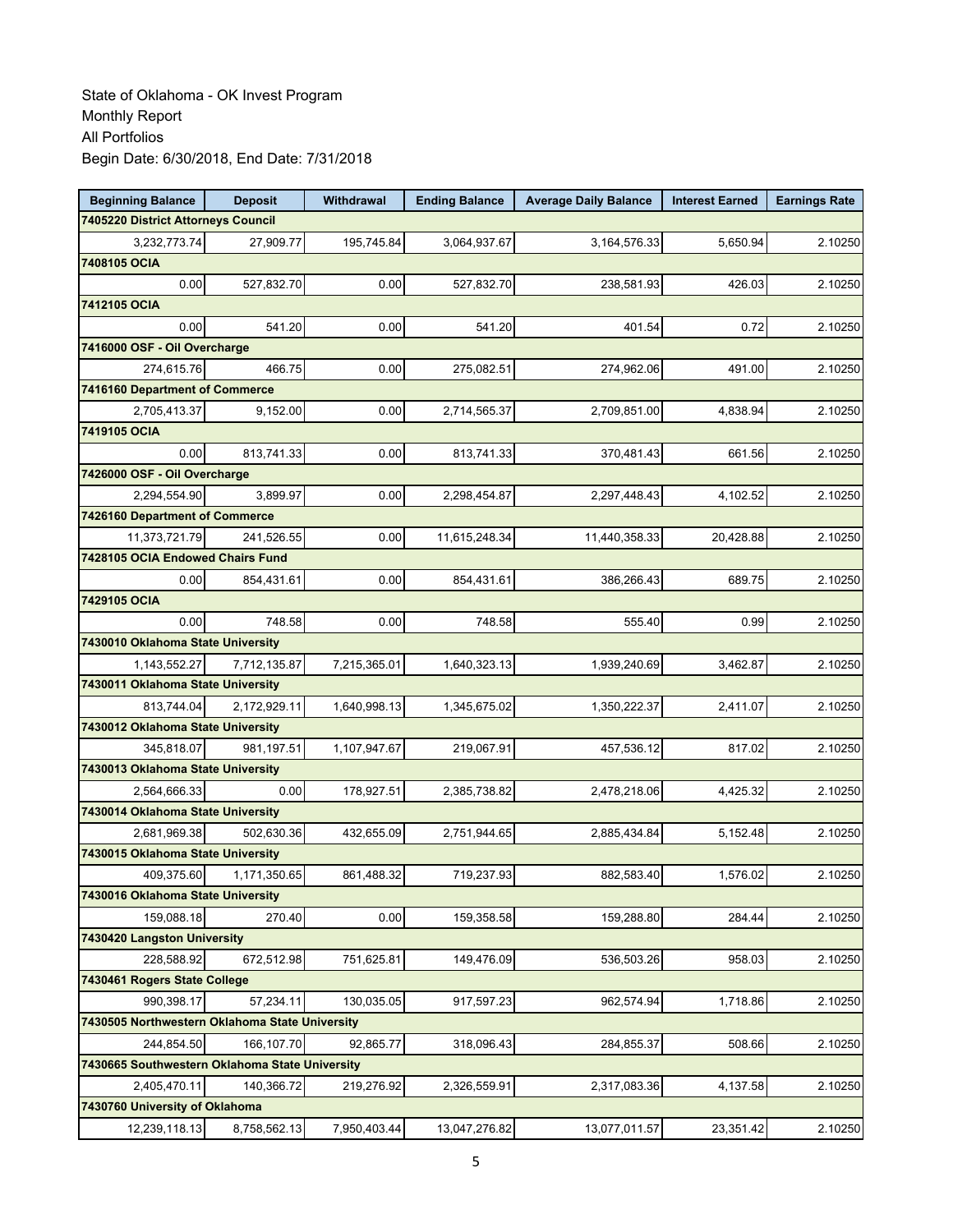| <b>Beginning Balance</b>                 | <b>Deposit</b> | Withdrawal   | <b>Ending Balance</b> | <b>Average Daily Balance</b> | <b>Interest Earned</b> | <b>Earnings Rate</b> |
|------------------------------------------|----------------|--------------|-----------------------|------------------------------|------------------------|----------------------|
| 7430770 OUHSC                            |                |              |                       |                              |                        |                      |
| 50,252,426.03                            | 8.724.981.85   | 8,297,312.74 | 50,680,095.14         | 51,782,636.07                | 92.467.47              | 2.10250              |
| 7430773 Oklahoma State University        |                |              |                       |                              |                        |                      |
| 2,884,566.32                             | 378,487.11     | 195,247.29   | 3,067,806.14          | 3,064,756.67                 | 5,472.69               | 2.10250              |
| 7432105 OCIA 2009A Construction Fund     |                |              |                       |                              |                        |                      |
| 0.00                                     | 0.26           | 0.00         | 0.26                  | 0.19                         | 0.00                   | 2.10250              |
| 7434105 OCIA                             |                |              |                       |                              |                        |                      |
| 0.00                                     | 79,833.72      | 0.00         | 79,833.72             | 28,192.17                    | 50.34                  | 2.10250              |
| 7436000 OSF - Oil Overcharge             |                |              |                       |                              |                        |                      |
| 2,516.61                                 | 4.28           | 0.00         | 2,520.89              | 2,519.79                     | 4.50                   | 2.10250              |
| 7440105 OCIA Operations & Maintenance    |                |              |                       |                              |                        |                      |
| 3,851.58                                 | 6.55           | 0.00         | 3,858.13              | 3,856.44                     | 6.89                   | 2.10250              |
| 7442105 OCIA                             |                |              |                       |                              |                        |                      |
| 0.00                                     | 254.39         | 0.00         | 254.39                | 188.74                       | 0.34                   | 2.10250              |
| 7443105 OCIA                             |                |              |                       |                              |                        |                      |
| 0.00                                     | 302,632.52     | 0.00         | 302,632.52            | 62,710.84                    | 111.98                 | 2.10250              |
| 7444835 Water Resources Board            |                |              |                       |                              |                        |                      |
| 7,402,655.37                             | 12,093.77      | 559,336.46   | 6,855,412.68          | 7,202,815.53                 | 12,861.96              | 2.10250              |
| 7445105 Oklahoma Capital Improvement     |                |              |                       |                              |                        |                      |
| 0.08                                     | 182.45         | 0.08         | 182.45                | 135.41                       | 0.24                   | 2.10250              |
| 7445835 Water Resources Board            |                |              |                       |                              |                        |                      |
| 4,170,407.32                             | 13,280.68      | 74,516.67    | 4,109,171.33          | 4, 165, 249. 28              | 7,437.82               | 2.10250              |
| 7446105 Capital Improvement Authority    |                |              |                       |                              |                        |                      |
| 42,081,971.36                            | 73,048.34      | 2,875,872.40 | 39,279,147.30         | 40,373,537.04                | 72,094.42              | 2.10250              |
| 7447105 OCIA                             |                |              |                       |                              |                        |                      |
| 0.00                                     | 18,449.32      | 0.00         | 18,449.32             | 5,410.52                     | 9.66                   | 2.10250              |
| 7448105 OCIA                             |                |              |                       |                              |                        |                      |
| 314,256.78                               | 631.73         | 0.00         | 314,888.51            | 314,725.48                   | 562.00                 | 2.10250              |
| 7449105 OCIA                             |                |              |                       |                              |                        |                      |
| 0.00                                     | 3,976.97       | 0.00         | 3,976.97              | 2,950.66                     | 5.27                   | 2.10250              |
| 7455105 OCIA                             |                |              |                       |                              |                        |                      |
| 0.04                                     | 80.49          | 0.04         | 80.49                 | 59.74                        | 0.11                   | 2.10250              |
| 7455160 Department of Commerce           |                |              |                       |                              |                        |                      |
| 317,769.45                               | 110,902.71     | 0.00         | 428,672.16            | 389,668.11                   | 695.82                 | 2.10250              |
| 7460100 Cameron University               |                |              |                       |                              |                        |                      |
| 1,170,140.35                             | 2,085.77       | 70,144.12    | 1,102,082.00          | 1,143,440.04                 | 2,041.82               | 2.10250              |
| 7460760 University of Oklahoma           |                |              |                       |                              |                        |                      |
| 158,968.19                               | 270.19         | 0.00         | 159,238.38            | 159,168.65                   | 284.23                 | 2.10250              |
| 7462105 OK Capital Improvement Authority |                |              |                       |                              |                        |                      |
| 0.00<br>7464105 OCIA                     | 417.83         | 0.00         | 417.83                | 310.00                       | 0.55                   | 2.10250              |
|                                          |                |              |                       |                              |                        |                      |
| 24,040,535.20                            | 40,961.59      | 8,916.15     | 24,072,580.64         | 24,067,392.45                | 42,976.78              | 2.10250              |
| 7470010 Oklahoma State University        |                |              |                       |                              |                        |                      |
| 11,502,491.26                            | 20,206.75      | 109,663.54   | 11,413,034.47         | 11,455,701.24                | 20,456.27              | 2.10250              |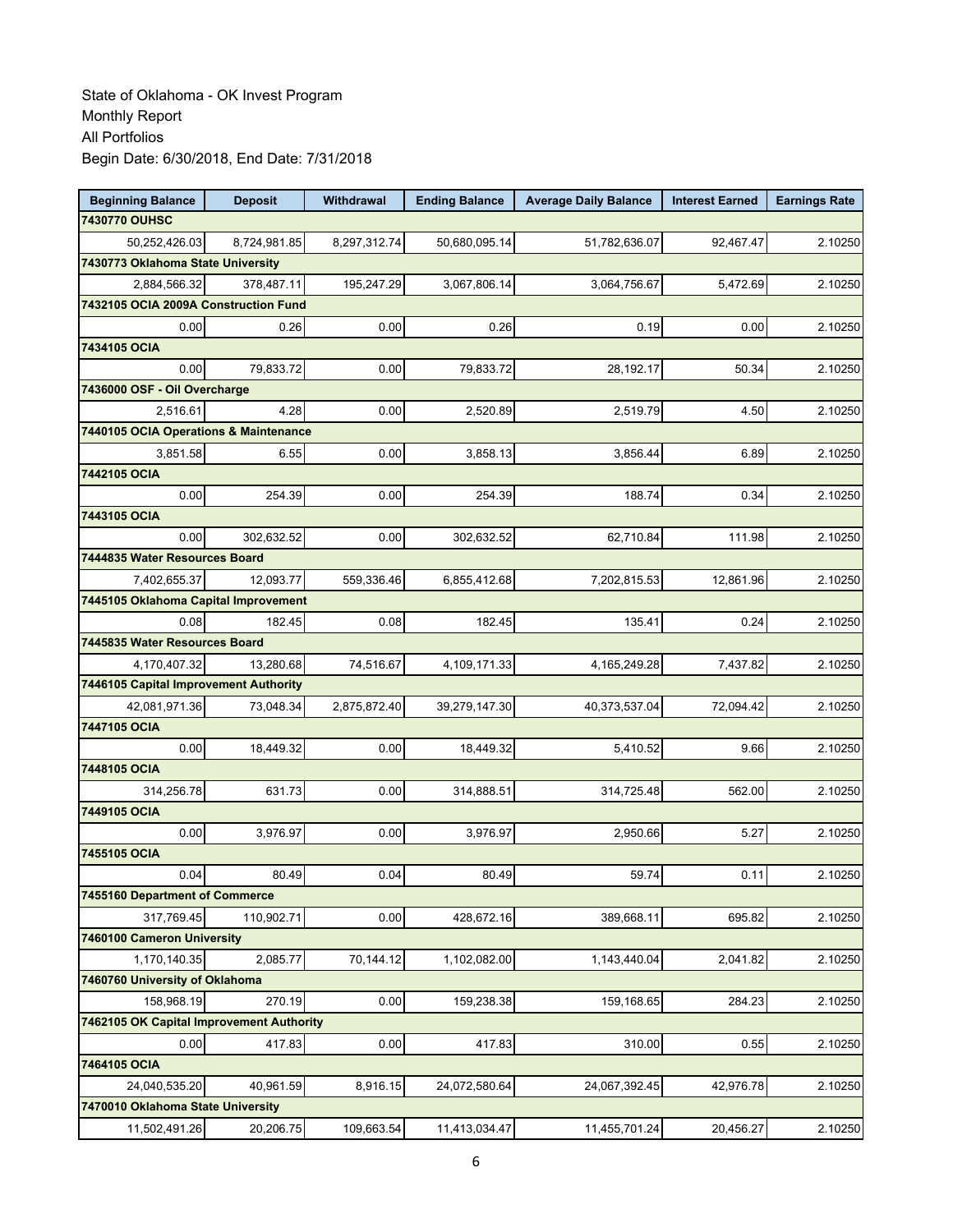| <b>Beginning Balance</b>                       | <b>Deposit</b> | <b>Withdrawal</b> | <b>Ending Balance</b> | <b>Average Daily Balance</b> | <b>Interest Earned</b> | <b>Earnings Rate</b> |
|------------------------------------------------|----------------|-------------------|-----------------------|------------------------------|------------------------|----------------------|
| 7470014 Oklahoma State University              |                |                   |                       |                              |                        |                      |
| 4,001,987.08                                   | 5,226.02       | 11,975.68         | 3,995,237.42          | 4,002,082.81                 | 7,146.46               | 2.10250              |
| 7470230 East Central University                |                |                   |                       |                              |                        |                      |
| 0.00                                           | 0.11           | 0.00              | 0.11                  | 0.08                         | 0.00                   | 2.10250              |
| 7471835 Water Resources Board                  |                |                   |                       |                              |                        |                      |
| 646,461.88                                     | 1.750.65       | 0.00              | 648,212.53            | 647,554.83                   | 1,156.33               | 2.10250              |
| 7472835 Water Resources Board                  |                |                   |                       |                              |                        |                      |
| 40,319,436.77                                  | 68,529.42      | 0.00              | 40,387,966.19         | 40,370,281.18                | 72,088.60              | 2.10250              |
| 7473835 Water Resources Board                  |                |                   |                       |                              |                        |                      |
| 38,233,419.49                                  | 558,798.68     | 0.00              | 38,792,218.17         | 38,472,863.67                | 68,700.41              | 2.10250              |
| 7475750 Tulsa Community College                |                |                   |                       |                              |                        |                      |
| 5,646.15                                       | 9.60           | 0.00              | 5,655.75              | 5,653.27                     | 10.09                  | 2.10250              |
| 7475770 University of Oklahoma Health Sciences |                |                   |                       |                              |                        |                      |
| 0.37                                           | 0.00           | 0.00              | 0.37                  | 0.37                         | 0.00                   | 2.10250              |
| 7476760 University of Oklahoma                 |                |                   |                       |                              |                        |                      |
| 34.805.414.80                                  | 65,028.83      | 2,098,716.36      | 32,771,727.27         | 33,890,212.78                | 60,517.24              | 2.10250              |
| 7477120 University of Central Oklahoma         |                |                   |                       |                              |                        |                      |
| 78.206.85                                      | 132.93         | 78,339.78         | 0.00                  | 40,399.13                    | 72.14                  | 2.10250              |
| 7479010 Oklahoma State University              |                |                   |                       |                              |                        |                      |
| 14,512,334.87                                  | 24,726.60      | 13,005.36         | 14,524,056.11         | 14,521,834.90                | 25,931.42              | 2.10250              |
| 7480230 East Central University                |                |                   |                       |                              |                        |                      |
| 0.00                                           | 0.68           | 0.00              | 0.68                  | 0.50                         | 0.00                   | 2.10250              |
| 7481230 East Central University                |                |                   |                       |                              |                        |                      |
| 0.00                                           | 0.04           | 0.00              | 0.04                  | 0.03                         | 0.00                   | 2.10250              |
| 7481633 Oklahoma City Community College        |                |                   |                       |                              |                        |                      |
| 0.03                                           | 0.00           | 0.00              | 0.03                  | 0.03                         | 0.00                   | 2.10250              |
| 7482105 OCIA                                   |                |                   |                       |                              |                        |                      |
| 0.00                                           | 1,060.87       | 0.00              | 1,060.87              | 787.10                       | 1.41                   | 2.10250              |
| 7483633 OCCC 2010 Bond                         |                |                   |                       |                              |                        |                      |
| 0.06                                           | 0.00           | 0.00              | 0.06                  | 0.06                         | 0.00                   | 2.10250              |
| 7486010 Oklahoma State University              |                |                   |                       |                              |                        |                      |
| 1,673,986.96                                   | 2,845.32       | 1,667,142.30      | 9,689.98              | 1,030,752.60                 | 1,840.60               | 2.10250              |
| 7488105 OCIA                                   |                |                   |                       |                              |                        |                      |
| 0.00                                           | 708,353.87     | 0.00              | 708,353.87            | 236,917.05                   | 423.06                 | 2.10250              |
| 7489105 OCIA                                   |                |                   |                       |                              |                        |                      |
| 0.00                                           | 299.88         | 0.00              | 299.88                | 222.49                       | 0.40                   | 2.10250              |
| 7517410 - Commissioners of the Land Office     |                |                   |                       |                              |                        |                      |
| 804,762.17                                     | 0.00           | 0.00              | 804,762.17            | 804,762.17                   | 1,437.05               | 2.10250              |
| 7518410 Commissioners of the Land Office       |                |                   |                       |                              |                        |                      |
| 1,356,981.13                                   | 0.00           | 86,803.78         | 1,270,177.35          | 1,306,475.32                 | 2,332.95               | 2.10250              |
| 7519410 Commissioners of the Land Office       |                |                   |                       |                              |                        |                      |
| 0.00                                           | 7,849,608.84   | 497,744.36        | 7,351,864.48          | 3,604,337.88                 | 6,436.21               | 2.10250              |
| 7600010 Oklahoma State University              |                |                   |                       |                              |                        |                      |
| 4,303,178.94                                   | 679,896.86     | 622,797.22        | 4,360,278.58          | 4,141,422.21                 | 7,395.28               | 2.10250              |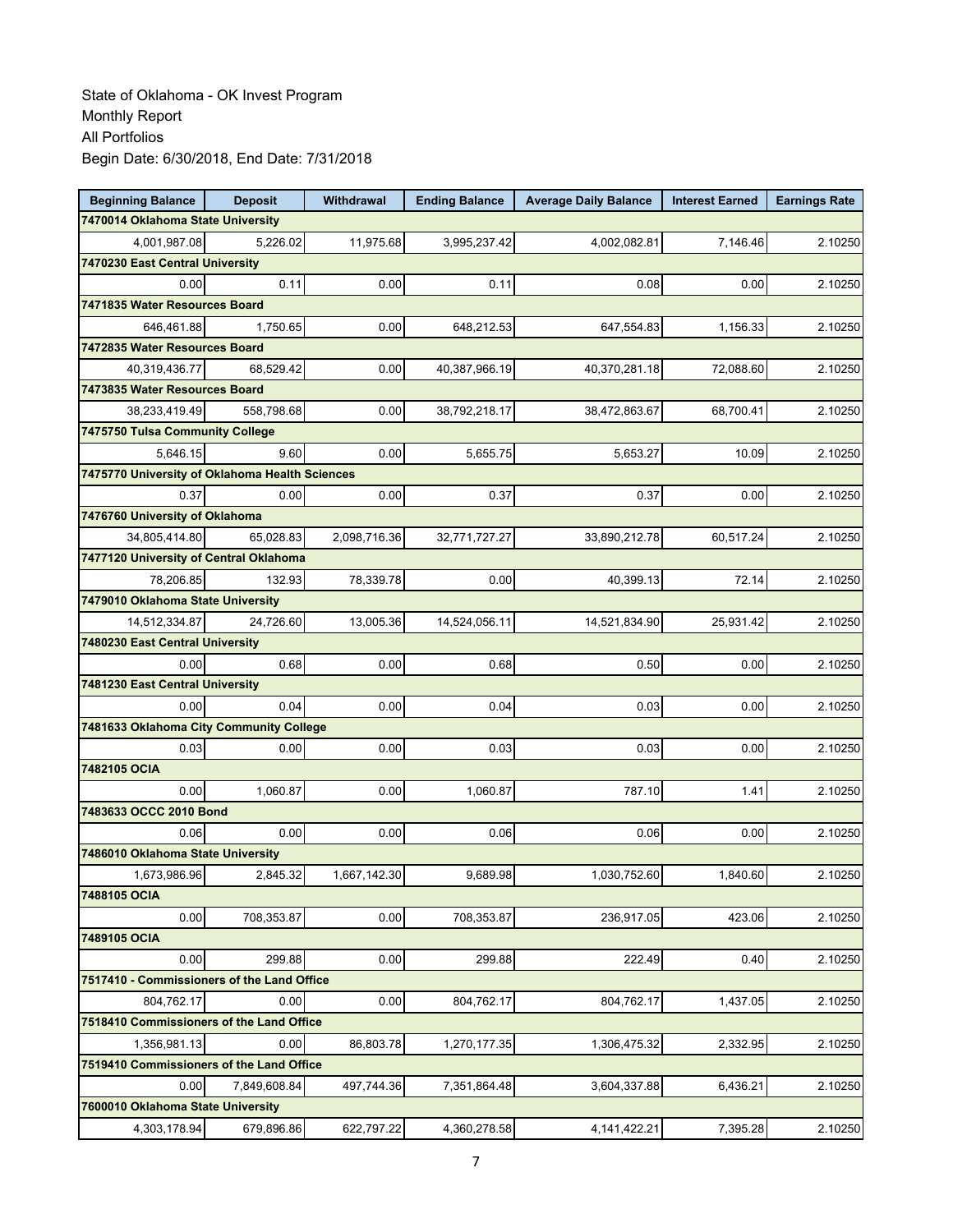| <b>Beginning Balance</b>                       | <b>Deposit</b> | Withdrawal | <b>Ending Balance</b> | <b>Average Daily Balance</b> | <b>Interest Earned</b> | <b>Earnings Rate</b> |
|------------------------------------------------|----------------|------------|-----------------------|------------------------------|------------------------|----------------------|
| 7600120 University of Central Oklahoma         |                |            |                       |                              |                        |                      |
| 4,498,068.67                                   | 88,517.87      | 231,485.75 | 4,355,100.79          | 4,404,375.23                 | 7,864.83               | 2.10250              |
| 7600150 University of Science & Arts           |                |            |                       |                              |                        |                      |
| 580.151.74                                     | 60,664.42      | 0.00       | 640,816.16            | 596,239.53                   | 1,064.70               | 2.10250              |
| 7600230 East Central University                |                |            |                       |                              |                        |                      |
| 1,200,958.44                                   | 82,966.82      | 72,892.48  | 1,211,032.78          | 1,213,209.31                 | 2,166.41               | 2.10250              |
| 7600420 Langston University                    |                |            |                       |                              |                        |                      |
| 1,253,551.17                                   | 74,915.52      | 0.00       | 1,328,466.69          | 1,273,874.94                 | 2,274.74               | 2.10250              |
| 7600485 Northeastern State University          |                |            |                       |                              |                        |                      |
| 2,168,386.89                                   | 98,120.98      | 62,551.43  | 2,203,956.44          | 2,176,502.21                 | 3,886.55               | 2.10250              |
| 7600490 Northern Oklahoma College              |                |            |                       |                              |                        |                      |
| 694,250.14                                     | 73,965.31      | 0.00       | 768,215.45            | 713,868.92                   | 1,274.74               | 2.10250              |
| 7600505 Northwestern Oklahoma State University |                |            |                       |                              |                        |                      |
| 1,679,874.33                                   | 83,746.70      | 0.00       | 1,763,621.03          | 1,702,832.37                 | 3,040.72               | 2.10250              |
| 7600530 Panhandle State University             |                |            |                       |                              |                        |                      |
| 91,459.21                                      | 29,857.02      | 43,201.40  | 78,114.83             | 82,577.29                    | 147.46                 | 2.10250              |
| 7600660 Southeastern Oklahoma State Unversity  |                |            |                       |                              |                        |                      |
| 181,120.30                                     | 81.303.42      | 103,622.03 | 158,801.69            | 172,181.76                   | 307.46                 | 2.10250              |
| 7600665 Southwestern Oklahoma State University |                |            |                       |                              |                        |                      |
| 2,358,668.75                                   | 84,883.67      | 159,358.30 | 2,284,194.12          | 2,305,361.49                 | 4.116.65               | 2.10250              |
| 7600760 University of Oklahoma                 |                |            |                       |                              |                        |                      |
| 1,696,749.20                                   | 659,774.05     | 0.00       | 2,356,523.25          | 1,868,928.17                 | 3,337.32               | 2.10250              |
| 7650010 Oklahoma State University              |                |            |                       |                              |                        |                      |
| 5,973,837.87                                   | 150,601.57     | 0.00       | 6,124,439.44          | 6,017,528.71                 | 10,745.41              | 2.10250              |
| 7650120 University of Central Oklahoma         |                |            |                       |                              |                        |                      |
| 845,591.86                                     | 30,119.52      | 64,354.78  | 811,356.60            | 800,069.75                   | 1,428.67               | 2.10250              |
| 7650150 University of Science & Arts           |                |            |                       |                              |                        |                      |
| 15,100.60                                      | 26,850.39      | 3,459.01   | 38,491.98             | 21,035.67                    | 37.56                  | 2.10250              |
| 7650230 East Central University                |                |            |                       |                              |                        |                      |
| 2,243,279.01                                   | 32,509.83      | 5,552.11   | 2,270,236.73          | 2,250,150.88                 | 4,018.06               | 2.10250              |
| 7650420 Langston University                    |                |            |                       |                              |                        |                      |
| 1,613,086.85                                   | 127,995.04     | 0.00       | 1,741,081.89          | 1,647,379.30                 | 2,941.70               | 2.10250              |
| 7650485 Northeastern State University          |                |            |                       |                              |                        |                      |
| 726,566.40                                     | 12,841.87      | 53,782.46  | 685,625.81            | 723,714.95                   | 1,292.33               | 2.10250              |
| 7650490 Northern Oklahoma College              |                |            |                       |                              |                        |                      |
| 4,214,020.07                                   | 212,154.47     | 529,155.60 | 3,897,018.94          | 4,014,626.04                 | 7,168.86               | 2.10250              |
| 7650505 Northwestern Oklahoma State University |                |            |                       |                              |                        |                      |
| 726,009.74                                     | 29,937.95      | 0.00       | 755,947.69            | 734,327.90                   | 1,311.28               | 2.10250              |
| 7650530 Panhandle State University             |                |            |                       |                              |                        |                      |
| 282,475.52                                     | 29,285.96      | 58,939.11  | 252,822.37            | 264,748.55                   | 472.76                 | 2.10250              |
| 7650660 Southeastern Oklahoma State Unversity  |                |            |                       |                              |                        |                      |
| 117,070.49                                     | 28,906.70      | 41,836.44  | 104,140.75            | 112,477.46                   | 200.85                 | 2.10250              |
| 7650665 Southwestern Oklahoma State University |                |            |                       |                              |                        |                      |
| 1,076,907.65                                   | 30,512.71      | 0.00       | 1,107,420.36          | 1,085,652.24                 | 1,938.63               | 2.10250              |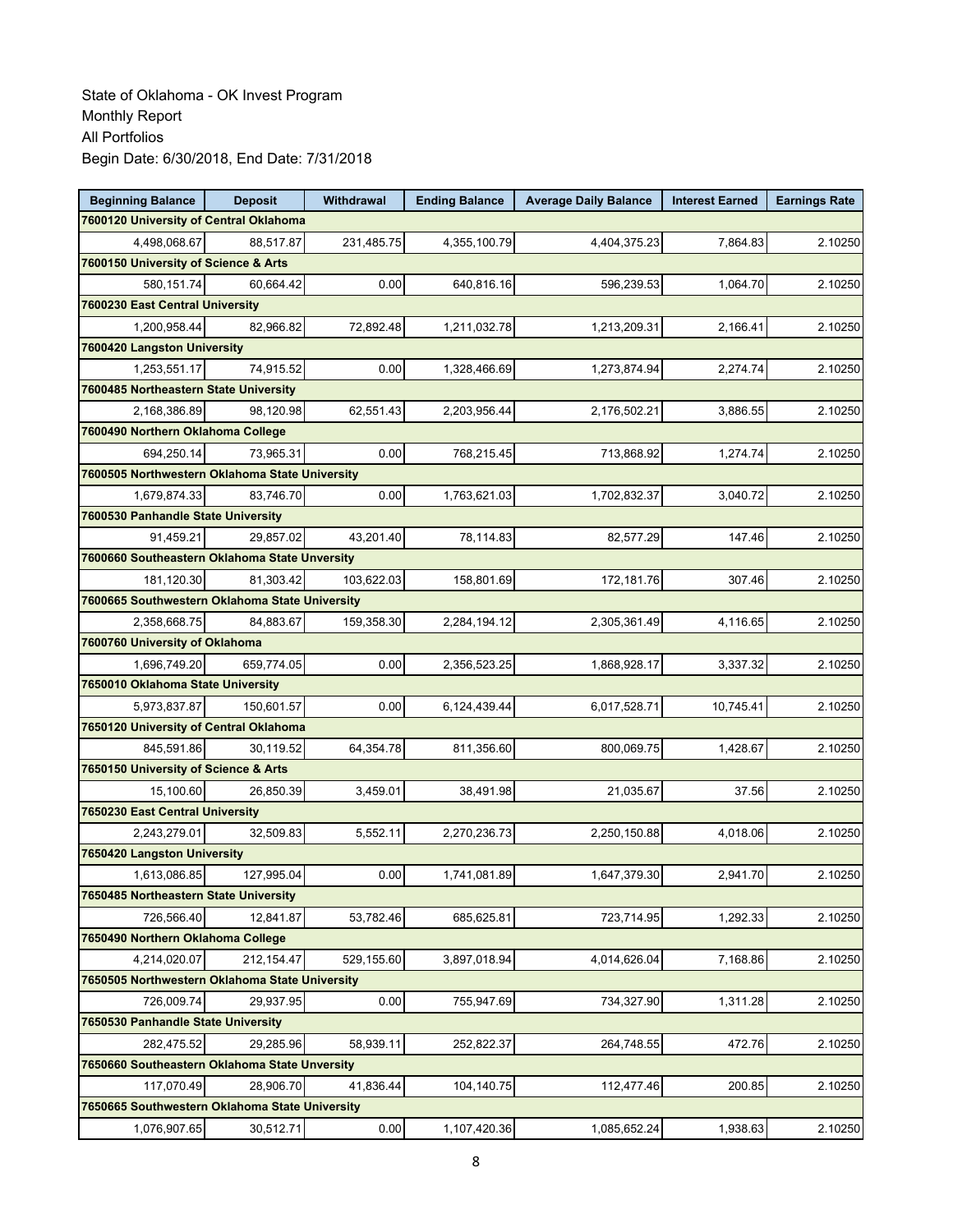| <b>Beginning Balance</b>                        | <b>Deposit</b>  | Withdrawal    | <b>Ending Balance</b> | <b>Average Daily Balance</b> | <b>Interest Earned</b> | <b>Earnings Rate</b> |
|-------------------------------------------------|-----------------|---------------|-----------------------|------------------------------|------------------------|----------------------|
| 7650760 University of Oklahoma                  |                 |               |                       |                              |                        |                      |
| 1,316,857.48                                    | 300,234.08      | 0.00          | 1,617,091.56          | 1,395,399.86                 | 2,491.74               | 2.10250              |
| 7700040 Department of Agriculture               |                 |               |                       |                              |                        |                      |
| 10,461,313.71                                   | 17,779.62       | 0.00          | 10,479,093.33         | 10,474,505.04                | 18.704.17              | 2.10250              |
| 7700041 Western Oklahoma State College          |                 |               |                       |                              |                        |                      |
| 886,061.46                                      | 310,883.88      | 91,574.99     | 1,105,370.35          | 999,391.46                   | 1,784.60               | 2.10250              |
| 7700131 Department of Corrections               |                 |               |                       |                              |                        |                      |
| 21,061,847.83                                   | 1,705,921.71    | 1,857,007.37  | 20,910,762.17         | 20,749,070.61                | 37,051.30              | 2.10250              |
| 7700240 Eastern Oklahoma State College          |                 |               |                       |                              |                        |                      |
| 487.118.64                                      | 128,955.17      | 272,855.95    | 343,217.86            | 418,963.98                   | 748.14                 | 2.10250              |
| 7700340 State Health Department                 |                 |               |                       |                              |                        |                      |
| 0.00                                            | 1,219,595.15    | 1,219,595.15  | 0.00                  | 241,179.97                   | 430.67                 | 2.10250              |
| 7700461 Rogers State College                    |                 |               |                       |                              |                        |                      |
| 5,328,579.12                                    | 553,036.83      | 1,125,501.89  | 4,756,114.06          | 5,197,980.92                 | 9,281.96               | 2.10250              |
| 7700490 Northern Oklahoma College               |                 |               |                       |                              |                        |                      |
| 2,530,269.17                                    | 255,424.65      | 594,992.76    | 2,190,701.06          | 2,417,166.57                 | 4,316.30               | 2.10250              |
| 7700606 Ardmore Higher Education Center         |                 |               |                       |                              |                        |                      |
| 275,395.03                                      | 470.92          | 1,833.33      | 274,032.62            | 274,916.47                   | 490.91                 | 2.10250              |
| 7700633 Oklahoma City Community College         |                 |               |                       |                              |                        |                      |
| 5,798,820.67                                    | 1,658,088.18    | 941,529.14    | 6,515,379.71          | 6,018,608.45                 | 10,747.34              | 2.10250              |
| 7700660 Southeastern Oklahoma State University  |                 |               |                       |                              |                        |                      |
| 3,230,471.29                                    | 3,995,073.63    | 4,065,226.89  | 3,160,318.03          | 3,699,110.12                 | 6,605.45               | 2.10250              |
| 7700760 University of Oklahoma                  |                 |               |                       |                              |                        |                      |
| 45,260,625.79                                   | 38,065,052.43   | 37,149,338.30 | 46,176,339.92         | 62,912,871.52                | 112,342.57             | 2.10250              |
| 7700830 Department of Human Services            |                 |               |                       |                              |                        |                      |
| 1,603,963.95                                    | 791,502.36      | 349,655.68    | 2,045,810.63          | 2,060,869.50                 | 3,680.06               | 2.10250              |
| 7701010 Oklahoma State University               |                 |               |                       |                              |                        |                      |
| 7,553,165.06                                    | 39, 145, 837.07 | 34,521,828.52 | 12, 177, 173.61       | 7,353,988.53                 | 13,131.91              | 2.10250              |
| 7701091 Building Bond Commission Administrative |                 |               |                       |                              |                        |                      |
| 2.87                                            | 0.00            | 0.00          | 2.87                  | 2.87                         | 0.01                   | 2.10250              |
| 7701150 University of Science & Arts            |                 |               |                       |                              |                        |                      |
| 3,195,320.00                                    | 389,755.45      | 1,041,390.57  | 2,543,684.88          | 2,791,403.86                 | 4,984.57               | 2.10250              |
| 7701165 Connors State College                   |                 |               |                       |                              |                        |                      |
| 263,940.26                                      | 75,388.12       | 219,811.59    | 119,516.79            | 190,618.66                   | 340.38                 | 2.10250              |
| 7701400 Office of Juvenile Affairs              |                 |               |                       |                              |                        |                      |
| 238,732.72                                      | 21,717.41       | 15,460.13     | 244,990.00            | 239,371.00                   | 427.44                 | 2.10250              |
| 7701480 Northeasten Oklahoma A&M College        |                 |               |                       |                              |                        |                      |
| 1,782,127.67                                    | 50,442.07       | 760,396.38    | 1,072,173.36          | 1,526,870.24                 | 2,726.51               | 2.10250              |
| 7701605 Regents for Higher Education            |                 |               |                       |                              |                        |                      |
| 36, 187, 220.66                                 | 722,003.03      | 543,449.59    | 36, 365, 774. 10      | 36,008,125.50                | 64,299.17              | 2.10250              |
| 7701650 Department of Veteran Affairs           |                 |               |                       |                              |                        |                      |
| 287,562.51                                      | 124,028.40      | 125,383.58    | 286,207.33            | 317,924.68                   | 567.71                 | 2.10250              |
| 7701770 OUHSC                                   |                 |               |                       |                              |                        |                      |
| 395,456,859.33                                  | 35,558,161.26   | 42,129,193.73 | 388,885,826.86        | 399,068,973.61               | 712,611.45             | 2.10250              |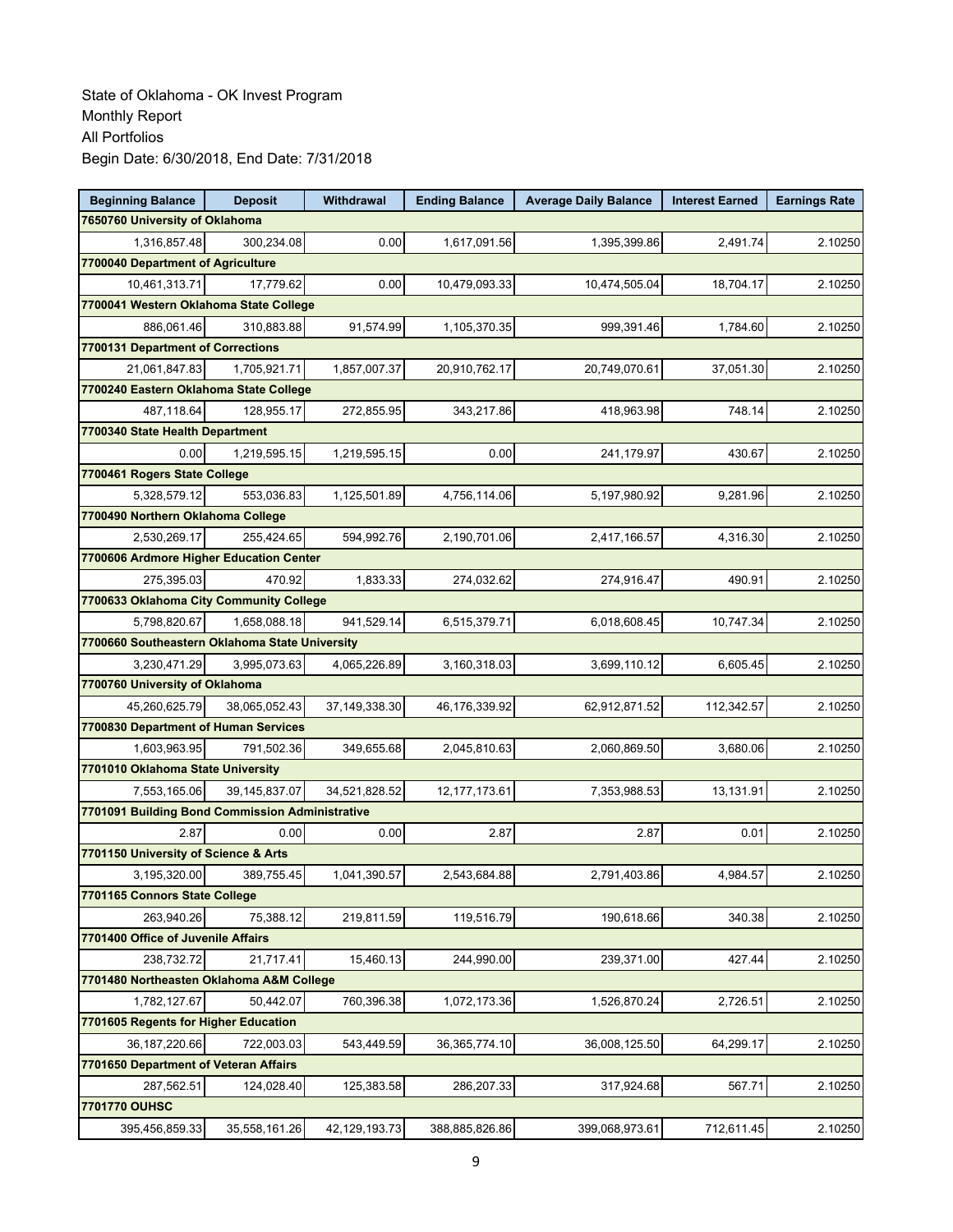| <b>Beginning Balance</b>                       | <b>Deposit</b> | Withdrawal   | <b>Ending Balance</b> | <b>Average Daily Balance</b> | <b>Interest Earned</b> | <b>Earnings Rate</b> |
|------------------------------------------------|----------------|--------------|-----------------------|------------------------------|------------------------|----------------------|
| 7701805 Department of Rehabilitation Services  |                |              |                       |                              |                        |                      |
| 179,427.94                                     | 2,852.71       | 4.706.20     | 177,574.45            | 177,635.40                   | 317.20                 | 2.10250              |
| 7701865 Workers Compensation Commission        |                |              |                       |                              |                        |                      |
| 7,088,907.06                                   | 12,056.34      | 10,174.13    | 7,090,789.27          | 7,092,974.61                 | 12,665.82              | 2.10250              |
| 7702120 University of Central Oklahoma         |                |              |                       |                              |                        |                      |
| 29,130,122.52                                  | 2,288,072.92   | 3,627,928.22 | 27,790,267.22         | 28,444,094.96                | 50,792.19              | 2.10250              |
| 7702650 Department of Veteran Affairs          |                |              |                       |                              |                        |                      |
| 301,256.37                                     | 63,138.75      | 104,768.44   | 259,626.68            | 282,926.29                   | 505.22                 | 2.10250              |
| 7703650 Department of Veteran Affairs          |                |              |                       |                              |                        |                      |
| 385,963.30                                     | 173,825.85     | 138,579.29   | 421,209.86            | 417,816.06                   | 746.09                 | 2.10250              |
| 7704650 Department of Veteran Affairs          |                |              |                       |                              |                        |                      |
| 486,518.33                                     | 81,317.35      | 65,410.10    | 502,425.58            | 496,672.11                   | 886.90                 | 2.10250              |
| 7704865 Workers Compensation Commission        |                |              |                       |                              |                        |                      |
| 56,429.19                                      | 80.76          | 0.00         | 56,509.95             | 56,489.11                    | 100.87                 | 2.10250              |
| 7705505 Northwestern Oklahoma State University |                |              |                       |                              |                        |                      |
| 856,640.87                                     | 711,129.49     | 353,403.76   | 1,214,366.60          | 1,357,157.82                 | 2,423.46               | 2.10250              |
| 7705650 Department of Veteran Affairs          |                |              |                       |                              |                        |                      |
| 177,469.80                                     | 60,423.59      | 61,828.87    | 176,064.52            | 183,590.06                   | 327.83                 | 2.10250              |
| 7705675 Self Insurance Guaranty Fund           |                |              |                       |                              |                        |                      |
| 1,536,862.62                                   | 2.617.70       | 10,441.41    | 1,529,038.91          | 1,533,981.57                 | 2,739.21               | 2.10250              |
| 7705865 Workers Compensation Commission        |                |              |                       |                              |                        |                      |
| 13,270.96                                      | 22.56          | 0.00         | 13,293.52             | 13,287.70                    | 23.73                  | 2.10250              |
| 7706452 CMHC, Rep payee account                |                |              |                       |                              |                        |                      |
| 2,575.61                                       | 4.36           | 1,543.60     | 1,036.37              | 1,788.94                     | 3.19                   | 2.10250              |
| 7706650 Department of Veteran Affairs          |                |              |                       |                              |                        |                      |
| 95,960.04                                      | 65,422.96      | 69,562.23    | 91,820.77             | 113,790.48                   | 203.19                 | 2.10250              |
| 7706750 Tulsa Community College                |                |              |                       |                              |                        |                      |
| 1,024,828.57                                   | 2,872.16       | 572,051.86   | 455,648.87            | 736,258.07                   | 1,314.72               | 2.10250              |
| 7706865 OK Workers Comp Commission             |                |              |                       |                              |                        |                      |
| 322,283.45                                     | 547.77         | 0.00         | 322,831.22            | 322,689.86                   | 576.22                 | 2.10250              |
| 7707452 CMHC, Rep payee account                |                |              |                       |                              |                        |                      |
| 57,783.56                                      | 48,437.06      | 31,941.92    | 74,278.70             | 78,320.47                    | 139.86                 | 2.10250              |
| 7707605 Regents for Higher Education           |                |              |                       |                              |                        |                      |
| 4,211,780.15                                   | 2,847,219.52   | 2,957,596.46 | 4,101,403.21          | 5,005,671.57                 | 8,938.55               | 2.10250              |
| 7707650 Department of Veteran Affairs          |                |              |                       |                              |                        |                      |
| 255,501.53                                     | 67,324.35      | 65,801.65    | 257,024.23            | 261,165.59                   | 466.36                 | 2.10250              |
| 7707865 OK Workers Comp Commission             |                |              |                       |                              |                        |                      |
| 70,670.69                                      | 120.12         | 0.00         | 70,790.81             | 70,759.81                    | 126.35                 | 2.10250              |
| 7708108 Carl Albert State College              |                |              |                       |                              |                        |                      |
| 5,208,848.61                                   | 411,047.36     | 484,884.96   | 5,135,011.01          | 5,130,597.32                 | 9,161.63               | 2.10250              |
| 7708605 Regents for Higher Education           |                |              |                       |                              |                        |                      |
| 1,329.00                                       | 60,508.44      | 4,558.33     | 57,279.11             | 32,379.89                    | 57.82                  | 2.10250              |
| 7709605 Regents for Higher Education           |                |              |                       |                              |                        |                      |
| 402,038.36                                     | 2,109,258.67   | 0.00         | 2,511,297.03          | 1,898,945.70                 | 3,390.92               | 2.10250              |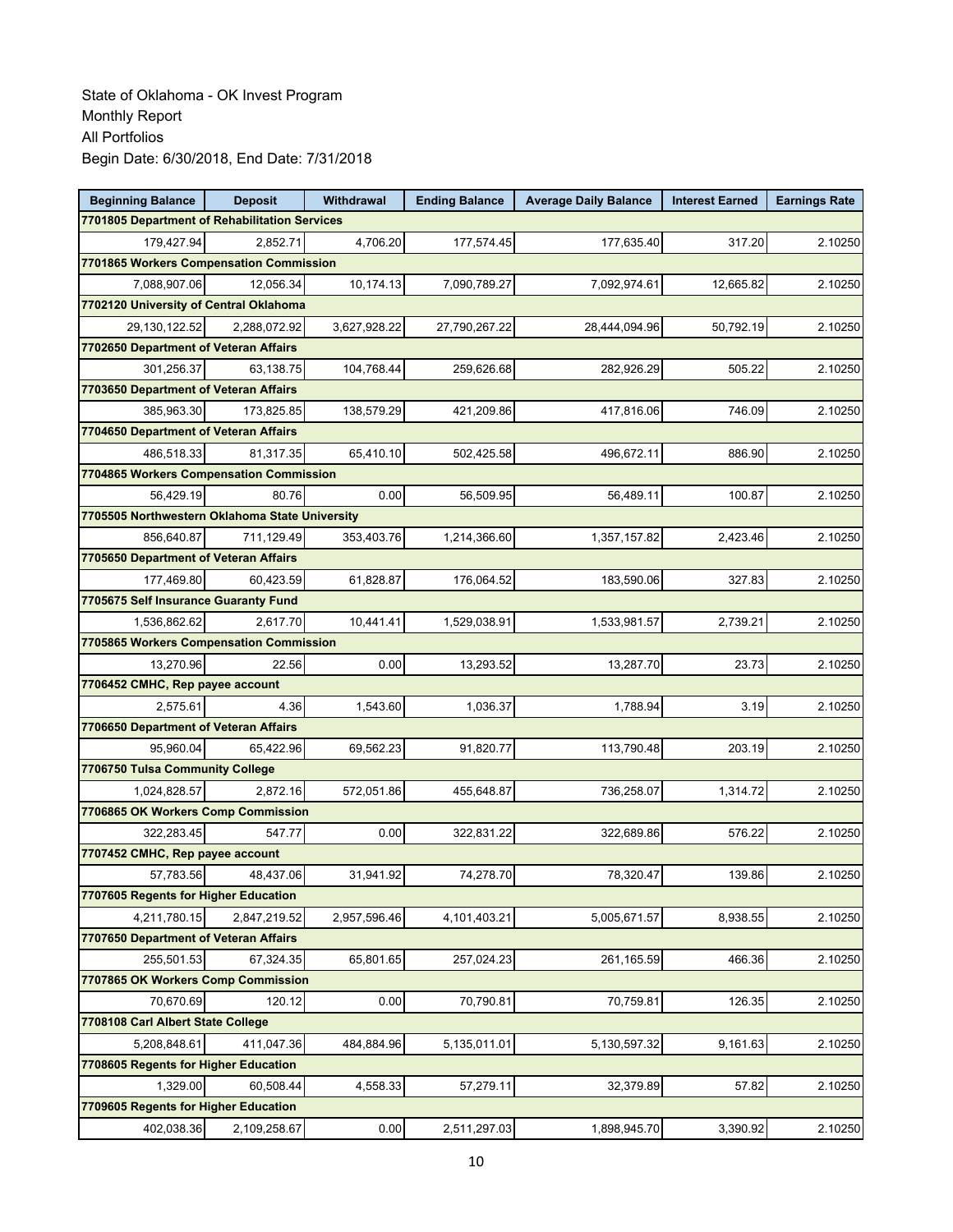| <b>Beginning Balance</b>                     | <b>Deposit</b> | Withdrawal   | <b>Ending Balance</b> | <b>Average Daily Balance</b> | <b>Interest Earned</b> | <b>Earnings Rate</b> |  |  |  |
|----------------------------------------------|----------------|--------------|-----------------------|------------------------------|------------------------|----------------------|--|--|--|
| 7710350 Oklahoma Historical Society          |                |              |                       |                              |                        |                      |  |  |  |
| 1,215,493.63                                 | 2.065.93       | 0.00         | 1,217,559.56          | 1,217,026.42                 | 2,173.23               | 2.10250              |  |  |  |
| 7710452 Oklahoma Department of Mental Health |                |              |                       |                              |                        |                      |  |  |  |
| 913,678.37                                   | 3,000.81       | 0.00         | 916,679.18            | 915,577.18                   | 1,634.93               | 2.10250              |  |  |  |
| 7710605 Regents for Higher Education         |                |              |                       |                              |                        |                      |  |  |  |
| 1,717,662.55                                 | 290,528.27     | 35,397.00    | 1,972,793.82          | 1,905,672.52                 | 3,402.93               | 2.10250              |  |  |  |
| 7711185 Corporation Commission               |                |              |                       |                              |                        |                      |  |  |  |
| 72,660,087.76                                | 3,486,339.38   | 710,687.62   | 75,435,739.52         | 72,336,967.59                | 129,171.03             | 2.10250              |  |  |  |
| 7711420 Langston University                  |                |              |                       |                              |                        |                      |  |  |  |
| 15.918.681.62                                | 1,029,081.20   | 157,052.03   | 16,790,710.79         | 16,881,790.08                | 30,145.56              | 2.10250              |  |  |  |
| 7711452 Griffin Memorial Hospital Rep Payee  |                |              |                       |                              |                        |                      |  |  |  |
| 38,975.49                                    | 1,415.28       | 85.69        | 40,305.08             | 39,354.82                    | 70.28                  | 2.10250              |  |  |  |
| 7711605 Regents for Higher Education         |                |              |                       |                              |                        |                      |  |  |  |
| 789,961.53                                   | 36,739.67      | 0.00         | 826,701.20            | 809,227.12                   | 1,445.02               | 2.10250              |  |  |  |
| 7712605 Regents for Higher Education         |                |              |                       |                              |                        |                      |  |  |  |
| 151,922.35                                   | 258.22         | 0.00         | 152,180.57            | 152,113.93                   | 271.63                 | 2.10250              |  |  |  |
| 7713605 Regents for Higher Education         |                |              |                       |                              |                        |                      |  |  |  |
| 795,108.37                                   | 1,350.99       | 0.00         | 796,459.36            | 796,110.72                   | 1,421.60               | 2.10250              |  |  |  |
| 7714605 Regents for Higher Education         |                |              |                       |                              |                        |                      |  |  |  |
| 10,293,461.92                                | 139,145.00     | 13,891.46    | 10,418,715.46         | 10,381,903.42                | 18,538.81              | 2.10250              |  |  |  |
| 7715605 Regents for Higher Education         |                |              |                       |                              |                        |                      |  |  |  |
| 461,949.65                                   | 785.16         | 0.00         | 462,734.81            | 462,532.19                   | 825.94                 | 2.10250              |  |  |  |
| 7718605 Regents for Higher Education         |                |              |                       |                              |                        |                      |  |  |  |
| 5,971,773.88                                 | 1,599,622.86   | 1,356,747.92 | 6,214,648.82          | 6,066,751.95                 | 10,833.31              | 2.10250              |  |  |  |
| 7719605 Regents for Higher Education         |                |              |                       |                              |                        |                      |  |  |  |
| 34,592.25                                    | 98.78          | 0.00         | 34,691.03             | 34,665.54                    | 61.90                  | 2.10250              |  |  |  |
| 7723623 Seminole State College               |                |              |                       |                              |                        |                      |  |  |  |
| 492,336.42                                   | 409,427.76     | 528,476.94   | 373,287.24            | 361,204.92                   | 645.00                 | 2.10250              |  |  |  |
| 7725100 Cameron University                   |                |              |                       |                              |                        |                      |  |  |  |
| 3,175,630.08                                 | 1,045,912.68   | 486,569.19   | 3,734,973.57          | 3,906,724.04                 | 6,976.18               | 2.10250              |  |  |  |
| 7730230 East Central University              |                |              |                       |                              |                        |                      |  |  |  |
| 9,022,778.73                                 | 702,312.48     | 652,024.78   | 9,073,066.43          | 9,282,667.98                 | 16,575.92              | 2.10250              |  |  |  |
| 7730830 Department of Human Services         |                |              |                       |                              |                        |                      |  |  |  |
| 170,175.37                                   | 22,376.97      | 2,207.88     | 190,344.46            | 181,646.66                   | 324.36                 | 2.10250              |  |  |  |
| 7740605 Regents for Higher Education         |                |              |                       |                              |                        |                      |  |  |  |
| 8.291.608.09                                 | 8,918,337.72   | 2,022,877.13 | 15, 187, 068.68       | 13,888,849.32                | 24,801.11              | 2.10250              |  |  |  |
| 7741241 Redlands Community College           |                |              |                       |                              |                        |                      |  |  |  |
| 856,983.64                                   | 84,319.27      | 142,291.17   | 799,011.74            | 847,386.22                   | 1,513.16               | 2.10250              |  |  |  |
| 7745605 Regents for Higher Education         |                |              |                       |                              |                        |                      |  |  |  |
| 97,383.61                                    | 1,294,925.63   | 0.00         | 1,392,309.24          | 1,015,600.90                 | 1,813.54               | 2.10250              |  |  |  |
| 7747470 Murray State College                 |                |              |                       |                              |                        |                      |  |  |  |
| 423,962.54                                   | 2,778,292.83   | 544,485.08   | 2,657,770.29          | 2,239,860.76                 | 3,999.69               | 2.10250              |  |  |  |
| 7750350 Oklahoma Historical Society          |                |              |                       |                              |                        |                      |  |  |  |
| 1,073,699.68                                 | 1,584.55       | 16,619.32    | 1,058,664.91          | 1,064,512.63                 | 1,900.88               | 2.10250              |  |  |  |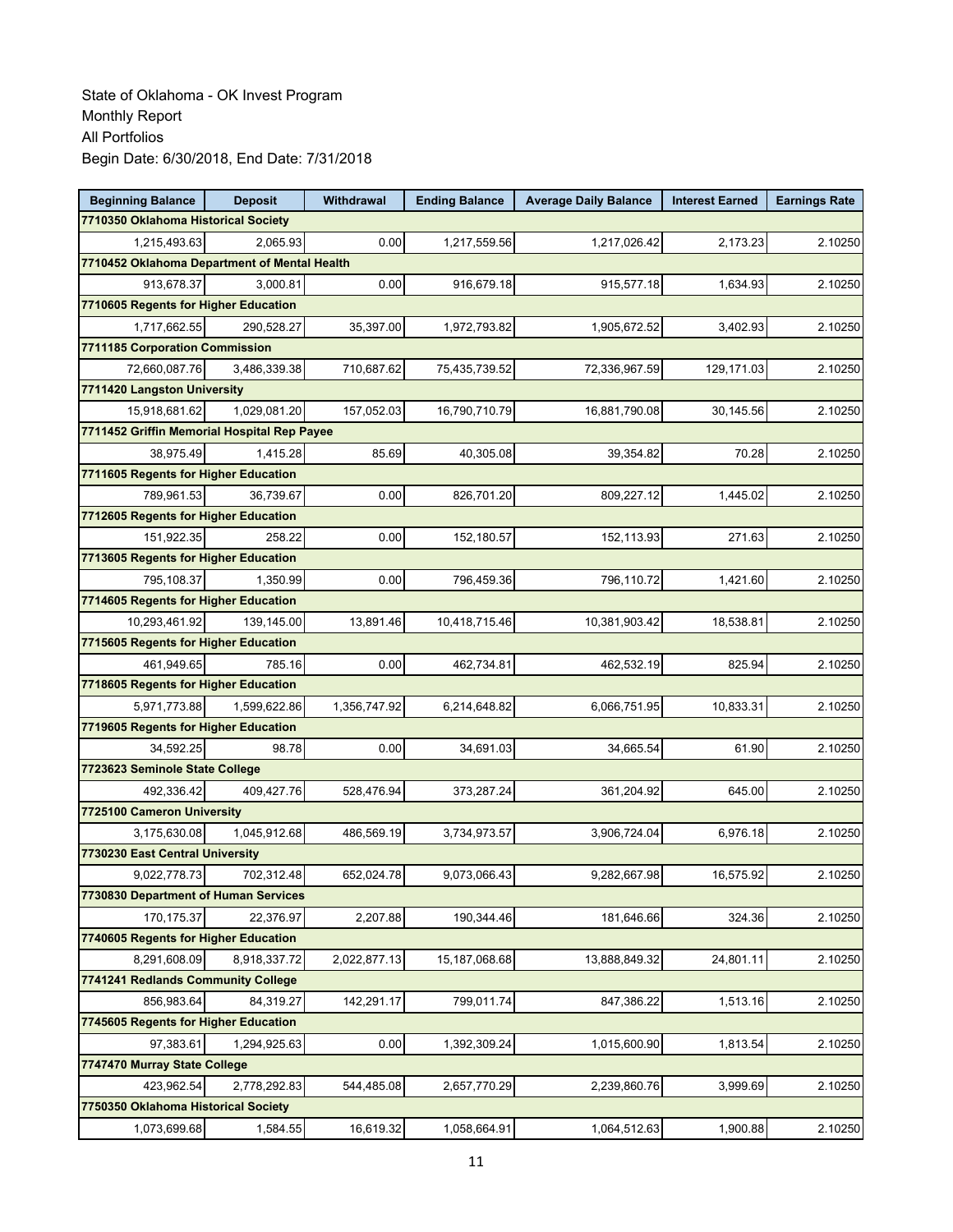| <b>Beginning Balance</b>                       | <b>Deposit</b> | <b>Withdrawal</b> | <b>Ending Balance</b> | <b>Average Daily Balance</b> | <b>Interest Earned</b> | <b>Earnings Rate</b> |
|------------------------------------------------|----------------|-------------------|-----------------------|------------------------------|------------------------|----------------------|
| 7750531 Rose State College                     |                |                   |                       |                              |                        |                      |
| 12,432,428.11                                  | 514,585.27     | 435,687.70        | 12,511,325.68         | 12,508,011.16                | 22,335.37              | 2.10250              |
| 7751485 Northeastern State University          |                |                   |                       |                              |                        |                      |
| 15,636,905.79                                  | 2,131,798.15   | 2,525,732.51      | 15,242,971.43         | 15,619,419.27                | 27,891.36              | 2.10250              |
| 7752485 Northeastern State University          |                |                   |                       |                              |                        |                      |
| 2,471,385.64                                   | 5,450.50       | 7,428.64          | 2,469,407.50          | 2,468,157.61                 | 4,407.35               | 2.10250              |
| 7765665 Southwestern Oklahoma State University |                |                   |                       |                              |                        |                      |
| 7,613,786.79                                   | 683,826.04     | 1,371,765.05      | 6,925,847.78          | 7,846,285.37                 | 14,010.99              | 2.10250              |
| 7790041 Western Oklahoma State University      |                |                   |                       |                              |                        |                      |
| 39,742.80                                      | 50,240.75      | 14,855.90         | 75,127.65             | 34,330.26                    | 61.30                  | 2.10250              |
| 7790120 University of Central Oklahoma         |                |                   |                       |                              |                        |                      |
| 635,956.34                                     | 1,592,450.54   | 499,878.31        | 1,728,528.57          | 1,320,440.94                 | 2,357.89               | 2.10250              |
| 7790230 East Central University                |                |                   |                       |                              |                        |                      |
| 293,840.45                                     | 224,797.19     | 161,813.38        | 356,824.26            | 240,991.04                   | 430.33                 | 2.10250              |
| 7790241 Redlands Community College             |                |                   |                       |                              |                        |                      |
| 114,257.01                                     | 30,744.71      | 36,908.46         | 108,093.26            | 99,758.94                    | 178.14                 | 2.10250              |
| 7790470 Murray State College                   |                |                   |                       |                              |                        |                      |
| 29.558.09                                      | 43,149.42      | 61,666.69         | 11,040.82             | 27,226.21                    | 48.62                  | 2.10250              |
| 7790485 Northeastern State University          |                |                   |                       |                              |                        |                      |
| 946,114.69                                     | 518,916.58     | 322,262.27        | 1,142,769.00          | 936.397.16                   | 1,672.11               | 2.10250              |
| 7790490 Northern Oklahoma College              |                |                   |                       |                              |                        |                      |
| 497,415.19                                     | 283,401.41     | 155,614.09        | 625,202.51            | 585,037.10                   | 1,044.69               | 2.10250              |
| 7790660 Southeastern State University          |                |                   |                       |                              |                        |                      |
| 131,504.37                                     | 171,575.27     | 125,014.29        | 178,065.35            | 85,334.45                    | 152.38                 | 2.10250              |
| 7790665 Southwestern Oklahoma State University |                |                   |                       |                              |                        |                      |
| 178,143.35                                     | 357,796.96     | 285,696.90        | 250,243.41            | 493,723.20                   | 881.63                 | 2.10250              |
| 7805370 OIFA                                   |                |                   |                       |                              |                        |                      |
| 14,631.67                                      | 24.87          | 0.00              | 14.656.54             | 14,650.12                    | 26.16                  | 2.10250              |
| 7823740 OCIA 2008B Reserve Fund                |                |                   |                       |                              |                        |                      |
| 640.67                                         | 1.09           | 0.00              | 641.76                | 641.48                       | 1.15                   | 2.10250              |
| 7845740 OCIA 2008A Sinking Fund                |                |                   |                       |                              |                        |                      |
| 4,359.95                                       | 15,230,896.16  | 0.00              | 15,235,256.11         | 14,252,616.21                | 25,450.68              | 2.10250              |
| 7846740 OCIA 2008B Sinking Fund                |                |                   |                       |                              |                        |                      |
| 2,320.09                                       | 8,358,602.69   | 0.00              | 8,360,922.78          | 7,821,657.33                 | 13,967.02              | 2.10250              |
| 7847740 OSF Building Project Fund              |                |                   |                       |                              |                        |                      |
| 3,605,679.26                                   | 6,128.44       | 0.00              | 3,611,807.70          | 3,610,226.17                 | 6,446.73               | 2.10250              |
| 7848740 OSF Building Project Fund              |                |                   |                       |                              |                        |                      |
| 26,797.61                                      | 45.55          | 0.00              | 26,843.16             | 26,831.41                    | 47.91                  | 2.10250              |
| 7849740 OCIA 2009A Sinking Fund                |                |                   |                       |                              |                        |                      |
| 1,989,998.68                                   | 3,089.35       | 0.00              | 1,993,088.03          | 1,992,290.78                 | 3,557.60               | 2.10250              |
| 7850740 OCIA                                   |                |                   |                       |                              |                        |                      |
| 10,534,158.06                                  | 16,359.03      | 0.00              | 10,550,517.09         | 10,546,295.40                | 18,832.36              | 2.10250              |
| 7851740 OCIA                                   |                |                   |                       |                              |                        |                      |
| 3,019,488.99                                   | 4,242.86       | 0.00              | 3,023,731.85          | 3,022,636.92                 | 5,397.48               | 2.10250              |